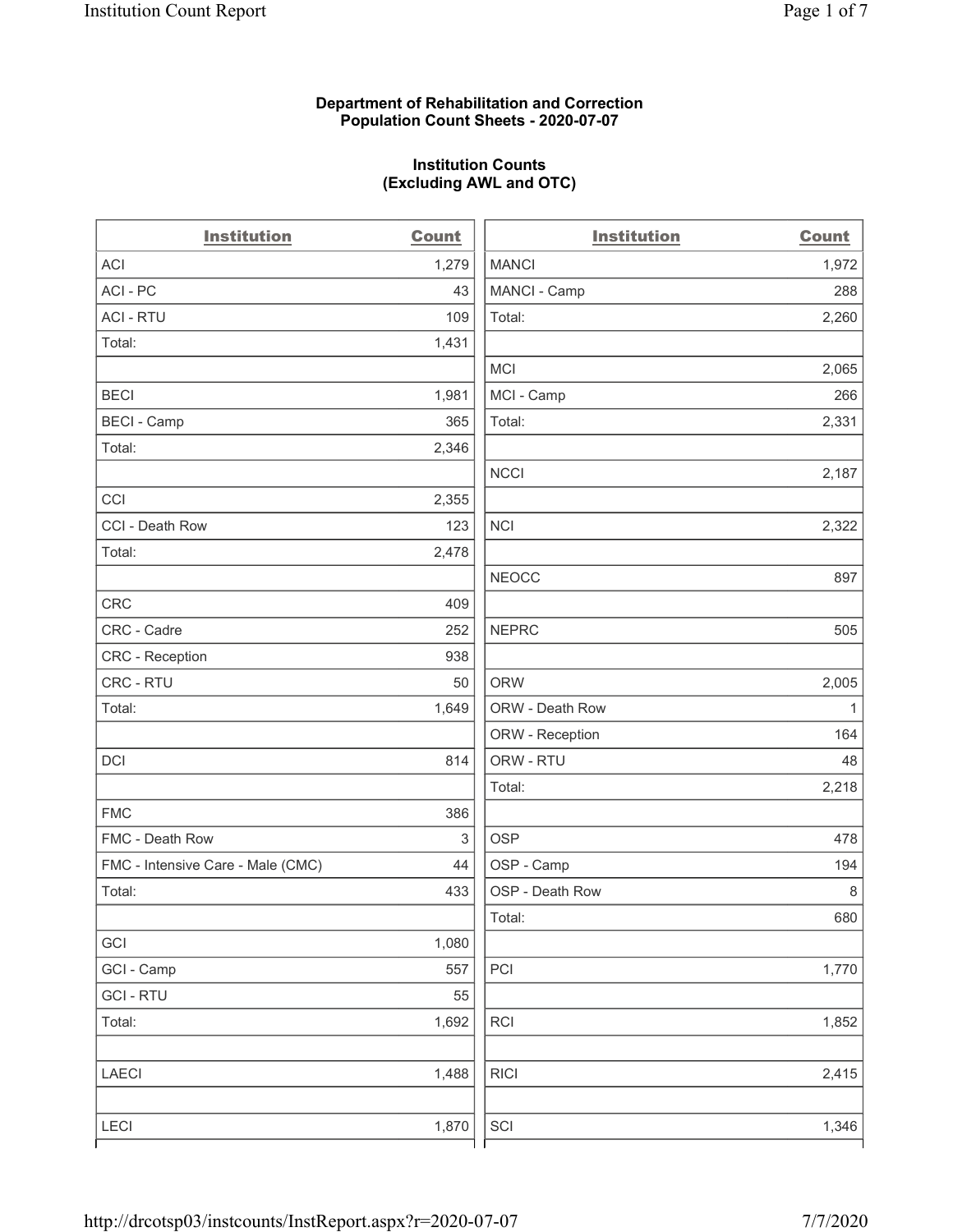| 1,265<br>Total:               |
|-------------------------------|
| WCI - RTU<br>30               |
| 1,235<br><b>WCI</b>           |
| 2,144                         |
| 1,194<br>Total:<br>891        |
| TOCI - PC<br>147<br>950       |
| <b>TOCI</b><br>744            |
| 1,474                         |
| Total:<br>1,335<br>968        |
| TCI - Camp<br>304<br>157      |
| <b>TCI</b><br>1,031<br>349    |
| 1,216<br>Total:               |
| SOCF - RTU<br>2               |
| 2,023<br><b>SOCF</b><br>1,214 |
| 153                           |
| 2,170                         |

\* The Total Population includes 30 Offenders with Reason Codes 30 & 31.

\*\* The Total Population includes 35 Offenders with Reason Code 0A.

# Male Population by Security Level (Include AWL and Exclude OTC)

| <b>Security Level</b>  | <b>Body</b> | <b>AWL</b> | $(-OTC)$ | <b>Total</b> |
|------------------------|-------------|------------|----------|--------------|
| <b>Total Level E</b>   | 905         | 6          | 5        | 906          |
| Total Level 4          | 1,565       | 6          | 5        | 1,566        |
| Total Level 3          | 9,814       | 90         | 71       | 9,833        |
| Total Level 2          | 15,581      | 101        | 66       | 15,616       |
| Total Level 1          | 14,017      | 86         | 46       | 14,057       |
| <b>Total Death Row</b> | 138         | 0          | 0        | 138          |
| <b>Total Male</b>      | 42,020      | 289        | 193      | 42,116       |

#### Female Population by Institution (Include AWL and Exclude OTC)

| <b>Institution</b> | <b>Body</b> | <b>AWL</b> | $(-OTC)$ | <b>Total</b> |
|--------------------|-------------|------------|----------|--------------|
| DCI                | 813         |            | ◠        | 813          |
| <b>FMC</b>         | 4           |            |          |              |
| NEPRC              | 505         |            |          | 506          |
| ORW                | 2,005       | 16         | 9        | 2,012        |
| ORW - Death Row    |             |            |          |              |
|                    |             |            |          |              |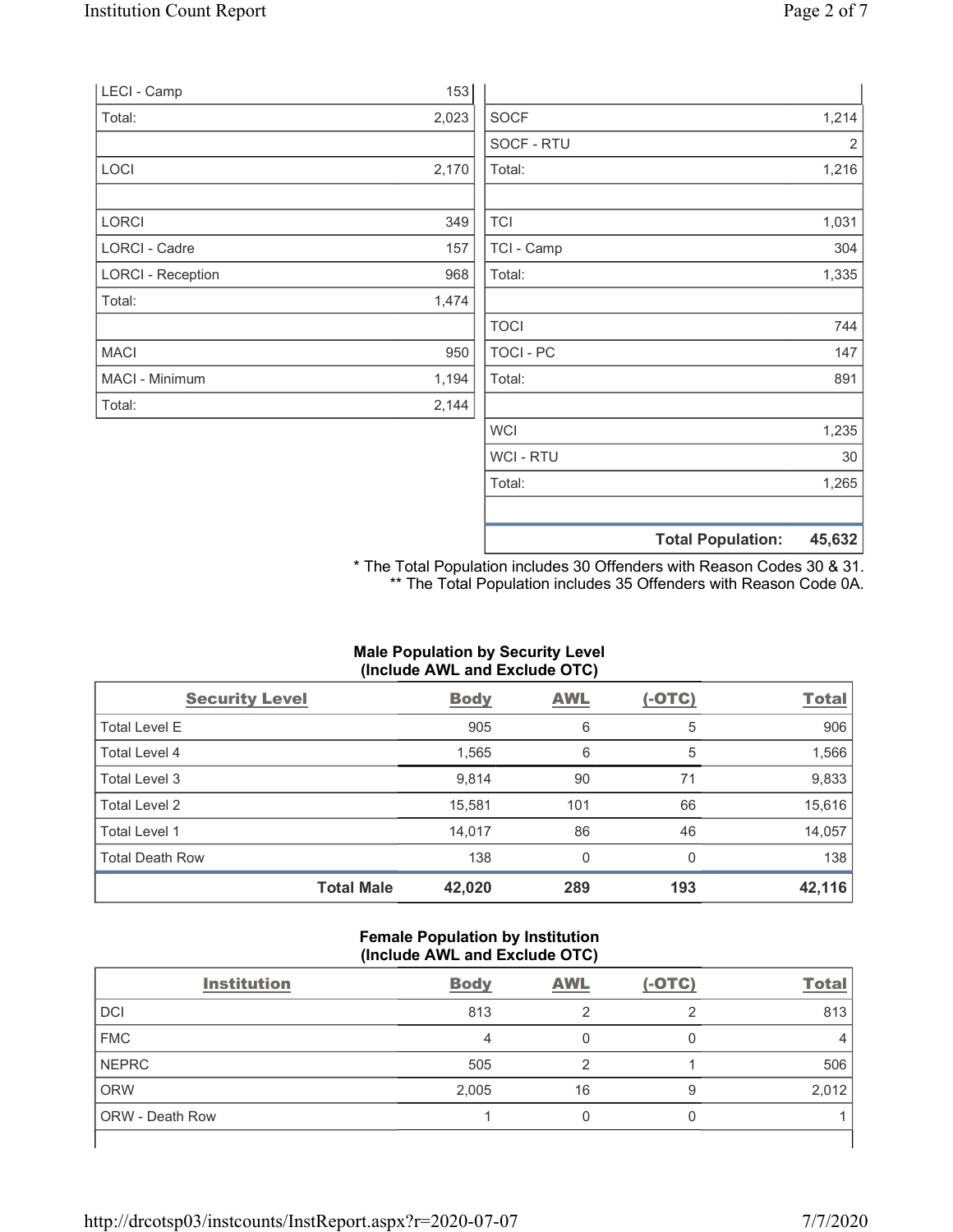| ORW - Reception |                          | 164    |     |     | 164    |
|-----------------|--------------------------|--------|-----|-----|--------|
| ORW - RTU       |                          | 48     |     |     | 48     |
|                 | <b>Total Female</b>      | 3.540  | 22  | 14  | 3,548  |
|                 |                          |        |     |     |        |
|                 | <b>Total Population:</b> | 45,560 | 311 | 207 | 45,664 |

#### Male Population by Institution: Security Level 5 and E (Include AWL and Exclude OTC)

| <b>Institution</b>   | <b>Body</b>    | <b>AWL</b>          | $(-OTC)$         | <b>Total</b> |
|----------------------|----------------|---------------------|------------------|--------------|
| ACI                  | 1              | 0                   | $\mathbf 0$      |              |
| ${\sf CRC}$          | 1              | $\mathsf{O}\xspace$ | $\mathsf 0$      |              |
| CRC - RTU            | 4              | $\mathsf{O}\xspace$ | $\boldsymbol{0}$ | 4            |
| <b>FMC</b>           | 1              | 0                   | $\boldsymbol{0}$ |              |
| LECI                 | $\overline{9}$ | $\mathsf{O}\xspace$ | $\mathbf 0$      | 9            |
| <b>MACI</b>          | 10             | $\sqrt{2}$          | 1                | 11           |
| <b>MANCI</b>         | 4              | 0                   | 0                | 4            |
| <b>OSP</b>           | 253            | $\overline{2}$      | $\overline{2}$   | 253          |
| <b>RICI</b>          | 1              | 0                   | $\mathbf 0$      |              |
| <b>SOCF</b>          | 486            | $\overline{2}$      | $\overline{2}$   | 486          |
| <b>TCI</b>           | 1              | $\boldsymbol{0}$    | $\boldsymbol{0}$ |              |
| <b>TOCI</b>          | 125            | $\mathsf{O}\xspace$ | $\boldsymbol{0}$ | 125          |
| TOCI - PC            | 1              | $\mathsf{O}\xspace$ | $\mathbf 0$      |              |
| <b>WCI</b>           | $\overline{4}$ | 0                   | 0                | 4            |
| WCI - RTU            | $\overline{4}$ | $\mathbf 0$         | $\mathbf 0$      |              |
| <b>Total Level 5</b> | 905            | $6\phantom{1}6$     | 5                | 906          |

#### Male Population by Institution: Security Level 4 (Include AWL and Exclude OTC)

| <b>Institution</b>                | <b>Body</b>    | <b>AWL</b> | $(-OTC)$ | <b>Total</b> |
|-----------------------------------|----------------|------------|----------|--------------|
| ACI                               | 5              |            |          | 5            |
| <b>CRC</b>                        | 10             |            |          | 10           |
| CRC - Reception                   |                | 0          | 0        |              |
| CRC - RTU                         | 11             |            | U        | 11           |
| <b>FMC</b>                        | $\overline{2}$ |            | U        |              |
| FMC - Intensive Care - Male (CMC) |                |            |          |              |
| LOCI                              | 0              | 2          | っ        |              |
| <b>LORCI</b>                      | 4              | 0          | $\Omega$ | 4            |
| <b>LORCI - Reception</b>          | 2              |            | U        |              |
| <b>MACI</b>                       | 17             |            |          | 17           |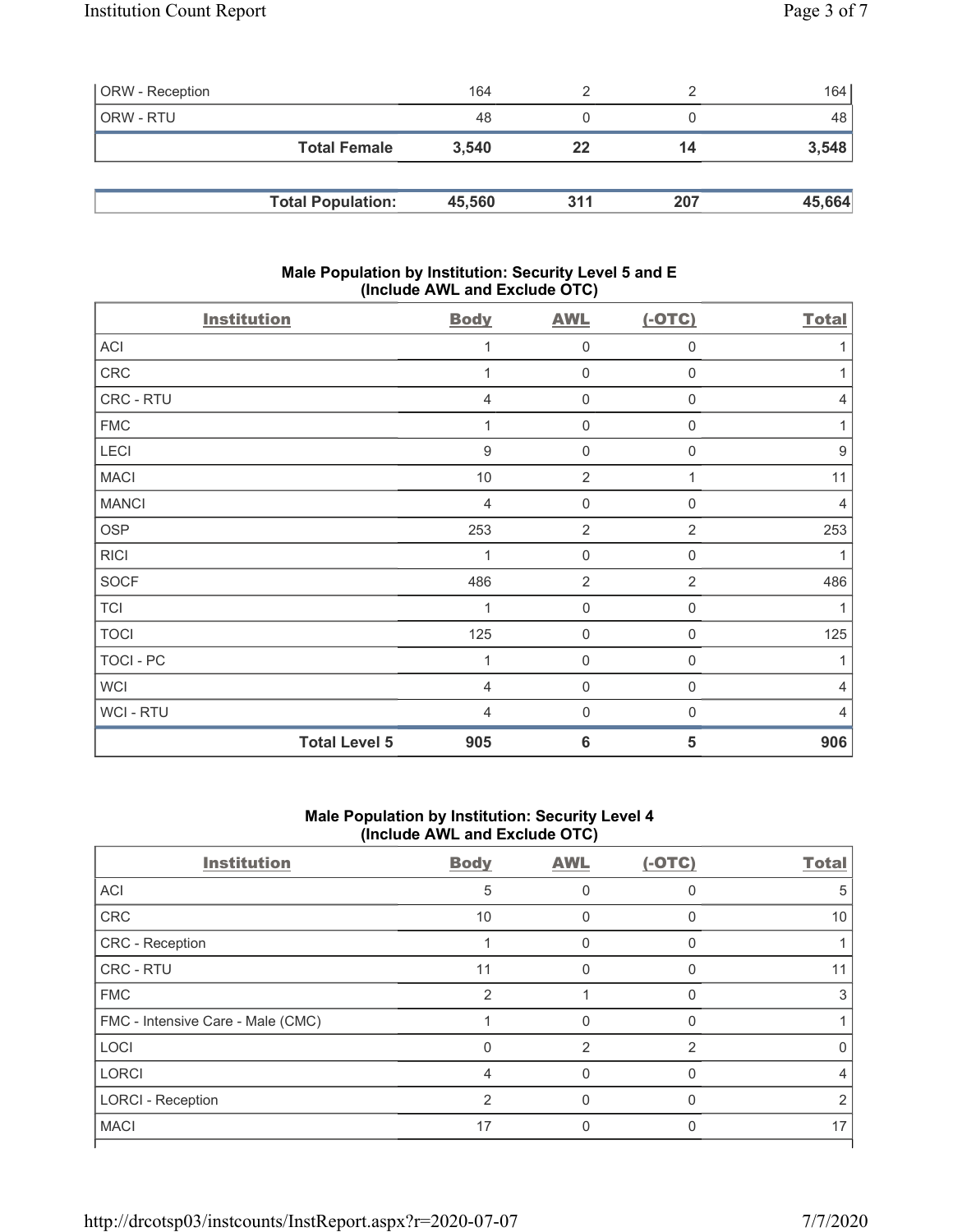| <b>OSP</b>           | 190   |  | 190   |
|----------------------|-------|--|-------|
| <b>SOCF</b>          | 703   |  | 703   |
| SOCF - RTU           |       |  |       |
| <b>TOCI</b>          | 599   |  | 599   |
| TOCI-PC              | 12    |  | 12    |
| <b>WCI</b>           |       |  |       |
| WCI-RTU              |       |  |       |
| <b>Total Level 4</b> | 1,565 |  | 1,566 |

### Male Population by Institution: Security Level 3 (Include AWL and Exclude OTC)

|                                   |                           | ,                         |                     | <b>Total</b>              |
|-----------------------------------|---------------------------|---------------------------|---------------------|---------------------------|
| <b>Institution</b>                | <b>Body</b>               | <b>AWL</b>                | $(-OTC)$            |                           |
| <b>ACI</b>                        | 20                        | $\mathsf 0$               | $\mathbf 0$         | 20                        |
| ACI-PC                            | $\overline{9}$            | $\mathsf{O}\xspace$       | $\mathbf 0$         | $\boldsymbol{9}$          |
| <b>BECI</b>                       | $\boldsymbol{9}$          | $\mathsf{O}\xspace$       | $\mathbf 0$         | $\overline{9}$            |
| CCI                               | 11                        | $\mathsf{O}\xspace$       | $\mbox{O}$          | 11                        |
| CRC                               | 242                       | $\boldsymbol{9}$          | $\boldsymbol{9}$    | 242                       |
| CRC - Cadre                       | 14                        | $\mathsf{O}\xspace$       | $\mathbf 0$         | 14                        |
| CRC - Reception                   | 523                       | 11                        | $\,8\,$             | 526                       |
| CRC - RTU                         | 32                        | $\mathsf{O}\xspace$       | $\mathbf 0$         | 32                        |
| <b>FMC</b>                        | $\boldsymbol{7}$          | $\mathsf{O}\xspace$       | $\mathbf 0$         | $\overline{\mathcal{I}}$  |
| FMC - Intensive Care - Male (CMC) | $\ensuremath{\mathsf{3}}$ | $\mathsf 0$               | $\mathbf 0$         | $\ensuremath{\mathsf{3}}$ |
| GCI                               | $\overline{4}$            | $\mathbf 0$               | $\mathbf 0$         | $\overline{4}$            |
| <b>LAECI</b>                      | 23                        | $\mathsf{O}\xspace$       | $\mathbf 0$         | 23                        |
| LECI                              | 1,456                     | $\boldsymbol{9}$          | $\sqrt{5}$          | 1,460                     |
| LOCI                              | $\overline{7}$            | $\mathbf 0$               | $\mathbf 0$         | $\overline{7}$            |
| LORCI                             | 126                       | 26                        | 26                  | 126                       |
| <b>LORCI - Cadre</b>              | 17                        | $\mathbf 0$               | $\mathbf 0$         | 17                        |
| <b>LORCI - Reception</b>          | 94                        | $\mathbf{1}$              | $\mathbf 0$         | 95                        |
| <b>MACI</b>                       | 832                       | $\overline{4}$            | $\overline{2}$      | 834                       |
| <b>MANCI</b>                      | 1,792                     | 12                        | $\,8\,$             | 1,796                     |
| MCI                               | $\overline{4}$            | $\mathsf{O}\xspace$       | $\mathbf 0$         | $\overline{4}$            |
| <b>NCCI</b>                       | 13                        | $\mathsf{O}\xspace$       | $\mathbf 0$         | 13                        |
| <b>NCI</b>                        | 10                        | $\mathsf{O}\xspace$       | $\mathbf 0$         | 10                        |
| <b>NEOCC</b>                      | 816                       | $\ensuremath{\mathsf{3}}$ | $\mathbf{1}$        | 818                       |
| <b>OSP</b>                        | $\mathbf{1}$              | $\mathbf 0$               | $\mathsf{O}\xspace$ | $\mathbf{1}$              |
| PCI                               | 45                        | $\mathsf{O}\xspace$       | $\mathbf 0$         | 45                        |
| <b>RCI</b>                        | 1,465                     | $\mathbf 5$               | 5                   | 1,465                     |
| <b>RICI</b>                       | 32                        | $\mathsf{O}\xspace$       | $\mathbf 0$         | 32                        |
| SCI                               | 24                        | $\mathsf{O}\xspace$       | $\mathbf 0$         | 24                        |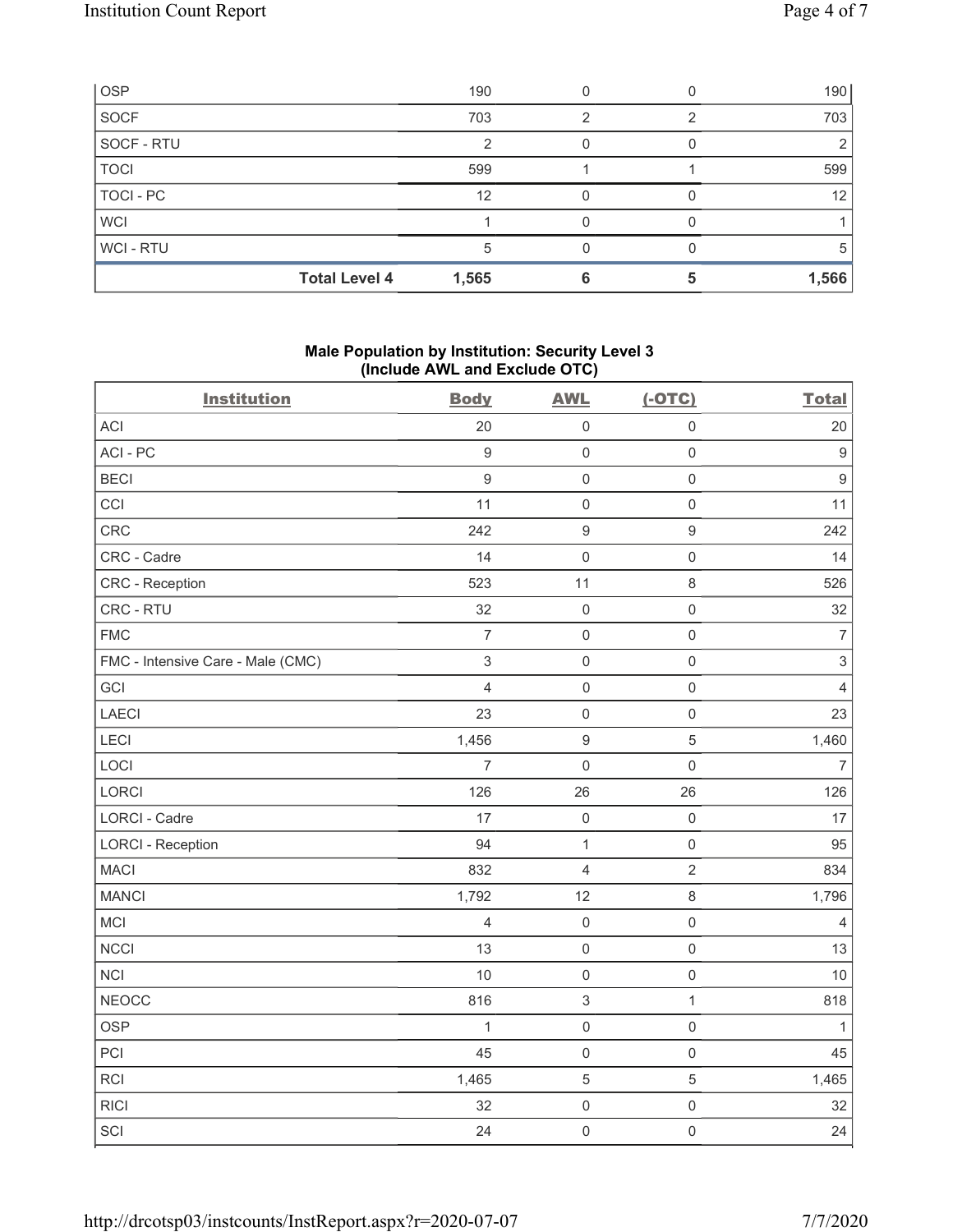| <b>SOCF</b>          | 25    |    |    | 25              |
|----------------------|-------|----|----|-----------------|
| <b>TCI</b>           | 904   | 5  |    | 907             |
| <b>TOCI</b>          | 12    |    |    | 12 <sub>1</sub> |
| TOCI - PC            | 80    |    |    | 80              |
| <b>WCI</b>           | 1,145 | 5  |    | 1,145           |
| WCI-RTU              | 17    |    |    | 17              |
| <b>Total Level 3</b> | 9,814 | 90 | 71 | 9,833           |

#### Male Population by Institution: Security Level 2 (Include AWL and Exclude OTC)

| <b>Institution</b>                | <b>Body</b>               | <b>AWL</b>          | $(-OTC)$                  | <b>Total</b>              |
|-----------------------------------|---------------------------|---------------------|---------------------------|---------------------------|
| <b>ACI</b>                        | 700                       | $\sqrt{2}$          | $\mathbf{1}$              | 701                       |
| ACI-PC                            | 23                        | $\mathsf{O}\xspace$ | $\mathsf 0$               | 23                        |
| <b>ACI - RTU</b>                  | 90                        | $\mathsf{O}\xspace$ | $\mathbf 0$               | 90                        |
| <b>BECI</b>                       | 1,311                     | $\overline{7}$      | $\,6\,$                   | 1,312                     |
| CCI                               | 1,772                     | $10$                | $\boldsymbol{7}$          | 1,775                     |
| CRC                               | 59                        | $\sqrt{3}$          | $\ensuremath{\mathsf{3}}$ | 59                        |
| CRC - Cadre                       | 233                       | $\mathsf 0$         | $\mathbf 0$               | 233                       |
| CRC - Reception                   | 186                       | $\overline{2}$      | $\overline{2}$            | 186                       |
| CRC - RTU                         | $\ensuremath{\mathsf{3}}$ | $\mathsf{O}\xspace$ | $\mathbf 0$               | $\ensuremath{\mathsf{3}}$ |
| CRC - Youth                       | $\mathsf{O}\xspace$       | $\mathbf{1}$        | $\mathbf{1}$              | $\mathbf 0$               |
| <b>DCI</b>                        | $\mathbf{1}$              | $\mathsf 0$         | $\mathsf 0$               | $\mathbf{1}$              |
| <b>FMC</b>                        | 11                        | $6\,$               | $\mathbf 0$               | 17                        |
| FMC - Intensive Care - Male (CMC) | 11                        | $\mathsf{O}\xspace$ | $\mathbf 0$               | 11                        |
| GCI                               | 445                       | $\mathsf 0$         | $\mathbf 0$               | 445                       |
| <b>GCI-RTU</b>                    | 43                        | $\mathbf 0$         | $\mathsf 0$               | 43                        |
| <b>LAECI</b>                      | 946                       | $\overline{7}$      | $\,6\,$                   | 947                       |
| LECI                              | 400                       | $\mathbf{1}$        | $\mathbf 0$               | 401                       |
| LOCI                              | 1,238                     | $\,6\,$             | $\overline{5}$            | 1,239                     |
| LORCI                             | 132                       | $\sqrt{5}$          | $\overline{4}$            | 133                       |
| <b>LORCI - Cadre</b>              | 134                       | $\mathsf 0$         | $\mathbf 0$               | 134                       |
| <b>LORCI - Reception</b>          | 376                       | $\mathsf 0$         | $\mathbf 0$               | 376                       |
| <b>MACI</b>                       | 91                        | $\sqrt{3}$          | $\mathsf 3$               | 91                        |
| <b>MANCI</b>                      | 144                       | $\mathsf 0$         | $\mathbf 0$               | 144                       |
| MCI                               | 1,463                     | $\,6\,$             | $\mathbf{1}$              | 1,468                     |
| MCI - Camp                        | $\mathbf{1}$              | $\mathsf 0$         | $\mathbf 0$               | $\mathbf{1}$              |
| <b>NCCI</b>                       | 924                       | $\,6\,$             | $\overline{4}$            | 926                       |
| <b>NCI</b>                        | 1,284                     | 10                  | $\boldsymbol{9}$          | 1,285                     |
| <b>NEOCC</b>                      | 81                        | $\mathsf 0$         | $\mathbf 0$               | 81                        |
| <b>OSP</b>                        | $\mathbf{1}$              | $\mathsf{O}\xspace$ | $\mathbf 0$               | $\overline{1}$            |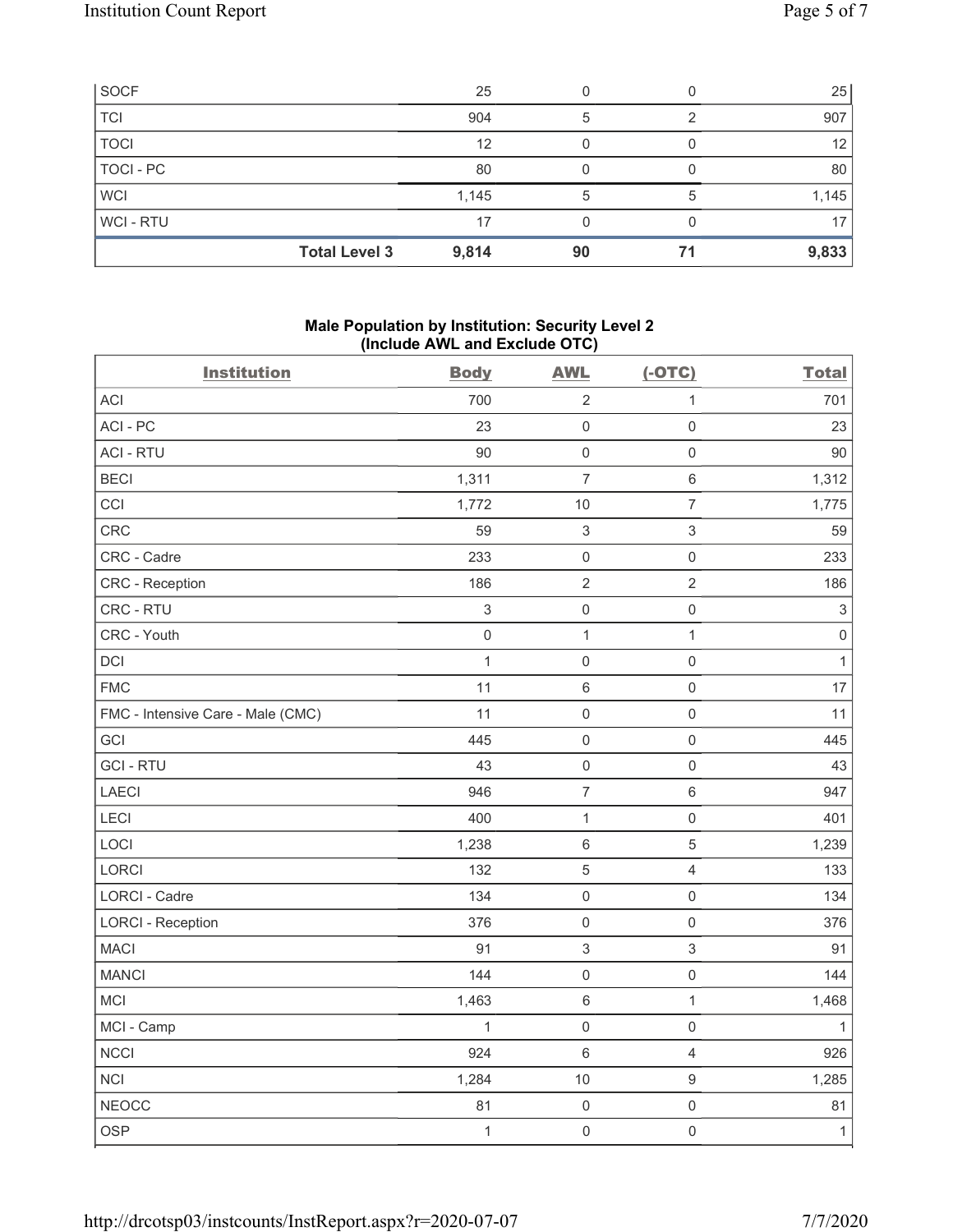| PC                   | 753    | 8   |    | 760    |
|----------------------|--------|-----|----|--------|
| <b>RCI</b>           | 387    | っ   | ⌒  | 387    |
| RICI                 | 1,225  | 9   |    | 1,227  |
| SCI                  | 907    | 6   |    | 909    |
| TCI                  | 61     |     |    | 62     |
| <b>TOCI</b>          |        | O   | ∩  |        |
| TOCI-PC              | 53     |     |    | 53     |
| <b>WCI</b>           | 85     |     |    | 85     |
| <b>Total Level 2</b> | 15,581 | 101 | 66 | 15,616 |

# Male Population by Institution: Security Level 1 (Include AWL and Exclude OTC)

| <b>Institution</b>                | <b>Body</b> | <b>AWL</b>                | $(-OTC)$                  | <b>Total</b> |
|-----------------------------------|-------------|---------------------------|---------------------------|--------------|
| <b>ACI</b>                        | 553         | 3                         | 0                         | 556          |
| ACI-PC                            | 11          | $\mathbf 0$               | $\mathbf 0$               | 11           |
| <b>ACI - RTU</b>                  | 19          | $\mathbf 0$               | $\mathbf 0$               | 19           |
| <b>BECI</b>                       | 660         | $\overline{4}$            | $\overline{2}$            | 662          |
| <b>BECI - Camp</b>                | 364         | $\mathsf{O}\xspace$       | $\mathbf 0$               | 364          |
| CCI                               | 571         | 5                         | $\mathbf{1}$              | 575          |
| CRC                               | 36          | $\mathbf{1}$              | $\mathbf{1}$              | 36           |
| CRC - Cadre                       | 5           | $\mathbf 0$               | $\mathbf 0$               | 5            |
| <b>CRC</b> - Reception            | 224         | $\boldsymbol{9}$          | $9\,$                     | 224          |
| <b>FMC</b>                        | 361         | $\mathbf{1}$              | $\mathbf 0$               | 362          |
| FMC - Intensive Care - Male (CMC) | 29          | $\mathsf{O}\xspace$       | $\mathbf 0$               | 29           |
| GCI                               | 631         | $\,6\,$                   | $\sqrt{2}$                | 635          |
| GCI - Camp                        | 557         | $\mathsf{O}\xspace$       | $\mathbf 0$               | 557          |
| <b>GCI-RTU</b>                    | 12          | $\mathsf{O}\xspace$       | $\mathsf{O}\xspace$       | 12           |
| <b>LAECI</b>                      | 519         | 5                         | 5                         | 519          |
| LECI                              | 4           | $\mathbf{1}$              | $\mathbf 0$               | 5            |
| LECI - Camp                       | 153         | $\mathsf{O}\xspace$       | $\mathbf 0$               | 153          |
| LOCI                              | 925         | $\ensuremath{\mathsf{3}}$ | 1                         | 927          |
| <b>LORCI</b>                      | 87          | 5                         | $\overline{4}$            | 88           |
| <b>LORCI - Cadre</b>              | 6           | $\mathbf 0$               | $\mathbf 0$               | $\,6\,$      |
| <b>LORCI - Reception</b>          | 496         | $\mathbf 0$               | $\mathbf 0$               | 496          |
| MACI - Minimum                    | 1,194       | $\boldsymbol{9}$          | $\,8\,$                   | 1,195        |
| <b>MANCI</b>                      | 32          | $\overline{2}$            | $\mathbf{1}$              | 33           |
| MANCI - Camp                      | 288         | $\mathbf 0$               | $\mathbf 0$               | 288          |
| MCI                               | 598         | 5                         | $\ensuremath{\mathsf{3}}$ | 600          |
| MCI - Camp                        | 265         | $\mathsf{O}\xspace$       | $\mathbf 0$               | 265          |
| <b>NCCI</b>                       | 1,249       | $\,6\,$                   | $\mathbf{1}$              | 1,254        |